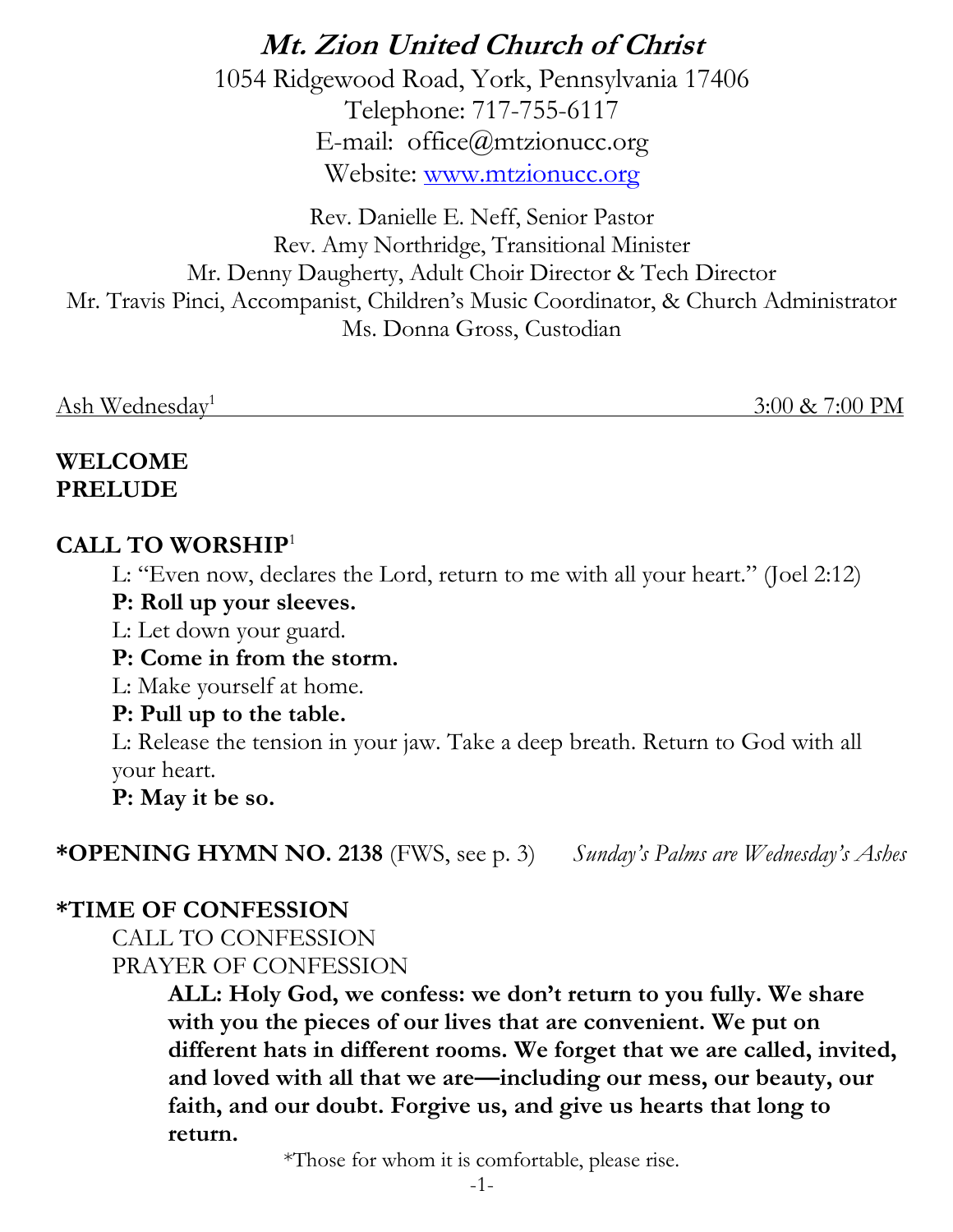ASSURANCE OF PARDON ACT OF PRAISE NO. 2030 (TFWS, v. 3, see p. 3)

*The First Song of Isaiah*

**ALL SING: Surely it is God who saves me; I will trust in him and not be afraid. For the Lord is my stronghold and my sure defense, and he will be my Savior.**

#### **SCRIPTURE** *Joel 2: 1-2, 12-17* **SPECIAL MUSIC**

#### **LITURGY FOR HOLY COMMUNION & THE IMPOSITION OF ASHES** INVITATION

L: Friends, Jesus has always been one to invite…This table is for you. PRAYER & TELLING THE STORY

L: Let us pray: God who knows us, we are amazed by you…We long for these things.

### THE LORD'S PRAYER

L: We long for these things and we remember that so often, the world rejects your gifts…God we are amazed by you. Your love never runs out, and so together we pray,

**ALL: Our Father, who art in heaven, hallowed be thy name. Thy kingdom come. Thy will be done on earth as it is in heaven. Give us this day our daily bread. And forgive us our sins, as we forgive those who sin against us. And lead us not into temptation, but deliver us from evil. For thine is the kingdom, and the power, and the glory forever. Amen.**

IMPOSITION OF THE ASHES & SHARING OF THE ELEMENTS PRAYER OF THANKSGIVING

**ALL: Thank you, God, for life in the Spirit of Jesus, for goodness in this bread and cup, for love that cannot die, for peace the world cannot give, for joy in the company of friends, for the splendors of creation, and for the mission of justice you have made our own. Give us the fruits of this holy communion: oneness of heart, love for neighbors, forgiveness of enemies, the will to serve you every day, and life that never ends.**

**\*CLOSING HYMN NO. 354** (UM hymnal, see p. 4) *I Surrender All*

# **\*BENEDICTION POSTLUDE**

\*Those for whom it is comfortable, please rise.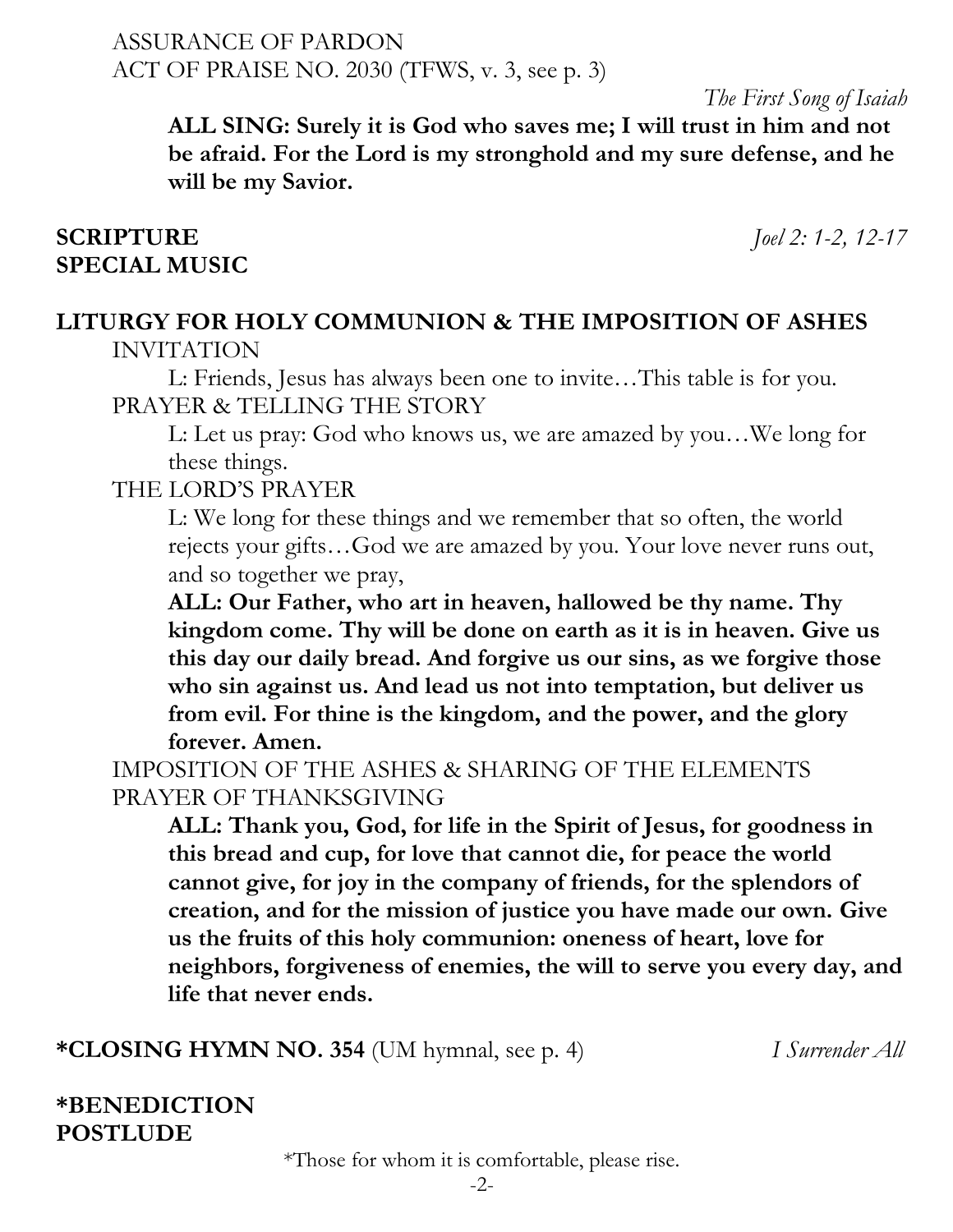Thank you to Jim Firestone, Ron Miles, Elaine Bevivino, & Jack Herlocker for serving on the tech team. <sup>1</sup>This service was adapted from liturgy for Ash Wednesday written by Rev. Sarah (Are) Speed, A Sanctified Art LLC, sanctifiedart.org.

# Sunday's Palms are Wednesday's Ashes



# The First Song of Isaiah